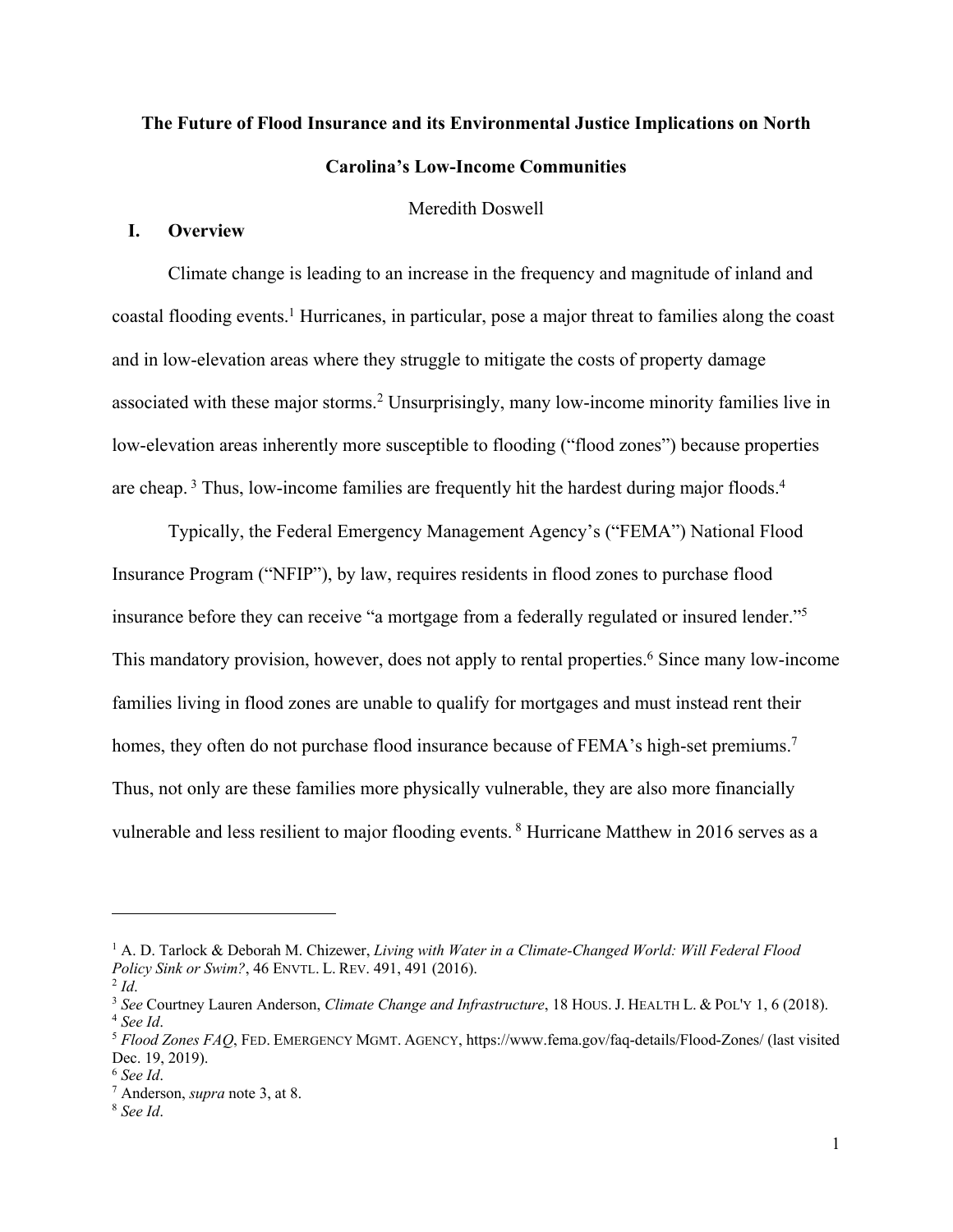prime example: the storm's excessive flooding left many low-income North Carolinian families' homes substantially damaged with years of recovery ahead.<sup>9</sup>

FEMA attempted to address this affordability issue by passing the Homeowner Flood Insurance Affordability Act of 2014 ("HFIAA"),<sup>10</sup> which mandated that FEMA draft an "affordability framework," and provide affordable flood insurance premiums through subsidies.<sup>11</sup> But, with the increase in major flooding events due to climate change, the NFIP accrues large amounts of debt each year.<sup>12</sup> In response, FEMA plans to adjust the NFIP's structure to a risk-rating model.<sup>13</sup>

This paper will first discuss the socio-economic and racial implications regarding the risk of flooding, focusing on the community of Princeville, North Carolina. It will then provide background of FEMA's NFIP, explain the NFIP's current policy, and address how its policies disparately affect low-income minority populations. Next, this paper will assess FEMA's new policy proposal to be enacted in October of 2020 and conclude with how this new proposal might lead to unintended environmental justice implications.

#### **II. Low-Income Minority Populations are Disproportionately Affected by Flooding**

Some of the poorest, most disenfranchised populations live in floodplains because the land is cheaper and moving out of these areas is not a feasible solution.<sup>14</sup> These communities are significantly impacted by floods and other extreme weather events and are often less equipped to

<sup>9</sup> *See* John A. Lovett, *Moving to Higher Ground: Protecting and Relocating Communities in Response to Climate Change*, 42 VT. L. REV. 25, 26. (2017).

<sup>&</sup>lt;sup>10</sup> U.S. DEP'T OF HOMELAND SEC., AN AFFORDABILITY FRAMEWORK FOR THE NATIONAL FLOOD INSURANCE PROGRAM (2018).

<sup>&</sup>lt;sup>11</sup> THE NAT'L ACAD. OF SCI., AFFORDABILITY OF NATIONAL FLOOD INSURANCE PREMIUMS: REPORT 1 (March 2015). <sup>12</sup> Dena Adler et al., *Changing the National Flood Insurance Program for a Changing Climate*, 49 ENVTL. L. RPTR. 10320, 10320–21 (2019).

<sup>&</sup>lt;sup>13</sup> *NFIP Transformation and Risk Rating 2.0, FED. EMERGENCY MGMT. AGENCY,* https://www.fema.gov/nfiptransformation (last visited Dec. 19, 2019).

<sup>&</sup>lt;sup>14</sup> See Brie Sherwin, *After the Storm: The Importance of Acknowledging Environmental Justice in Sustainable Development and Disaster Preparedness*, 29 DUKE ENVTL. L. & POL'Y FORUM, 273, 278 (2019).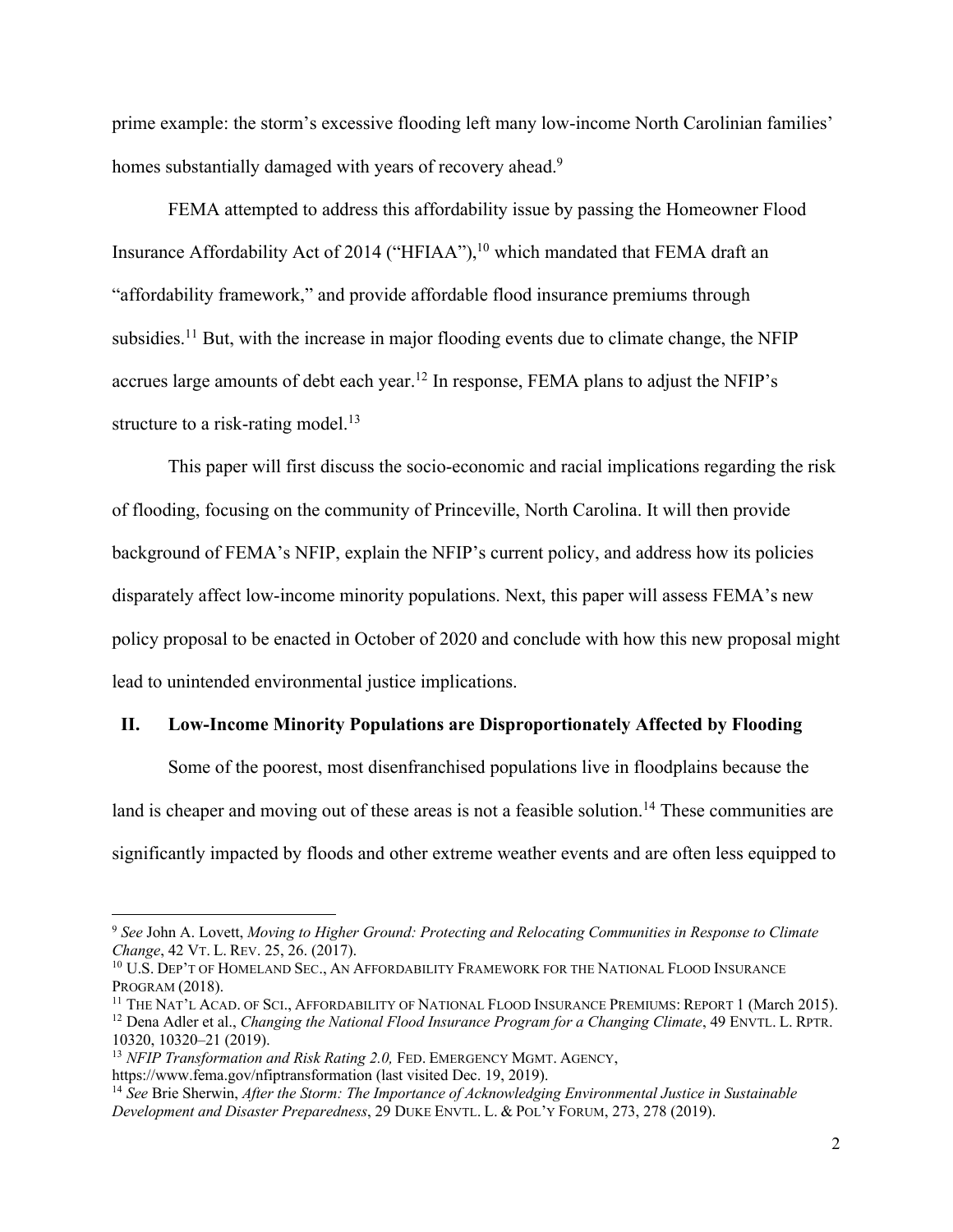rebuild afterwards or relocate.<sup>15</sup> These low-income communities, however, "typically do not casually decide to live in harm's way."16 Rather, they are deeply connected to the "landscape, a culture, and a way of life that make their place home"<sup>17</sup> while coping with the burdens of being forced—through market forces and social, economic, and historical processes—to reside there.<sup>18</sup> Thus, these communities are left stranded geographically and financially making them even more susceptible to the effects of climate change.

Under the NFIP, households located in the most at-risk floodplains—identified by FEMA as "Special Flood Hazard Areas" ("SFHAs")—are mandated to purchase flood insurance. <sup>19</sup> FEMA prices premiums higher inside these zones than outside, since these properties are more susceptible to significant flooding events. <sup>20</sup> Therefore, if a low-income resident in an SFHA is able to afford a mortgage on her home, they would also be required to purchase flood insurance, probably at an unaffordable price.<sup>21</sup> However, since incomes tend to be lower inside SFHAs, many of these residents likely rent their properties.<sup>22</sup> Rental property residents are not required to purchase flood insurance under the NFIP, so many high-flood-risk, low-income families opt out of protecting their homes.<sup>23</sup> Using the United States Census, FEMA determined that, of the NFIP policyholders residing inside SFHAs, only 26 percent are low

<sup>15</sup> Sarah Edwards, *Recurrent Flooding and Social Vulnerability: A Model Ordinance,* 41 WM. & MARY ENVTL. L. & POL'Y REV. 495 (2017); Andrew Fox & David Hill, *Decimated by Hurricanes, Rural America Needs Our Help*, New York Times (Oct. 11, 2018), https://www.nytimes.com/interactive/2018/10/11/opinion/hurricane-michaelflorence-north-carolina-florida-recovery.html.

<sup>16</sup> Fox & Hill, *supra* note 15.

 $17$  *Id.* 

<sup>18</sup> *See, e.g*., Anderson, *supra* note 3.

<sup>19</sup> *Special Flood Hazard Area*, FED. EMERGENCY MGMT. AGENCY, www.fema.gov/special-flood-hazard-area (last visited Dec. 19, 2019).

<sup>20</sup> *Id*.

<sup>21</sup> *See id*.

<sup>22</sup> U.S. DEP'T OF HOMELAND SEC., *supra* note 10.

<sup>23</sup> *See id*.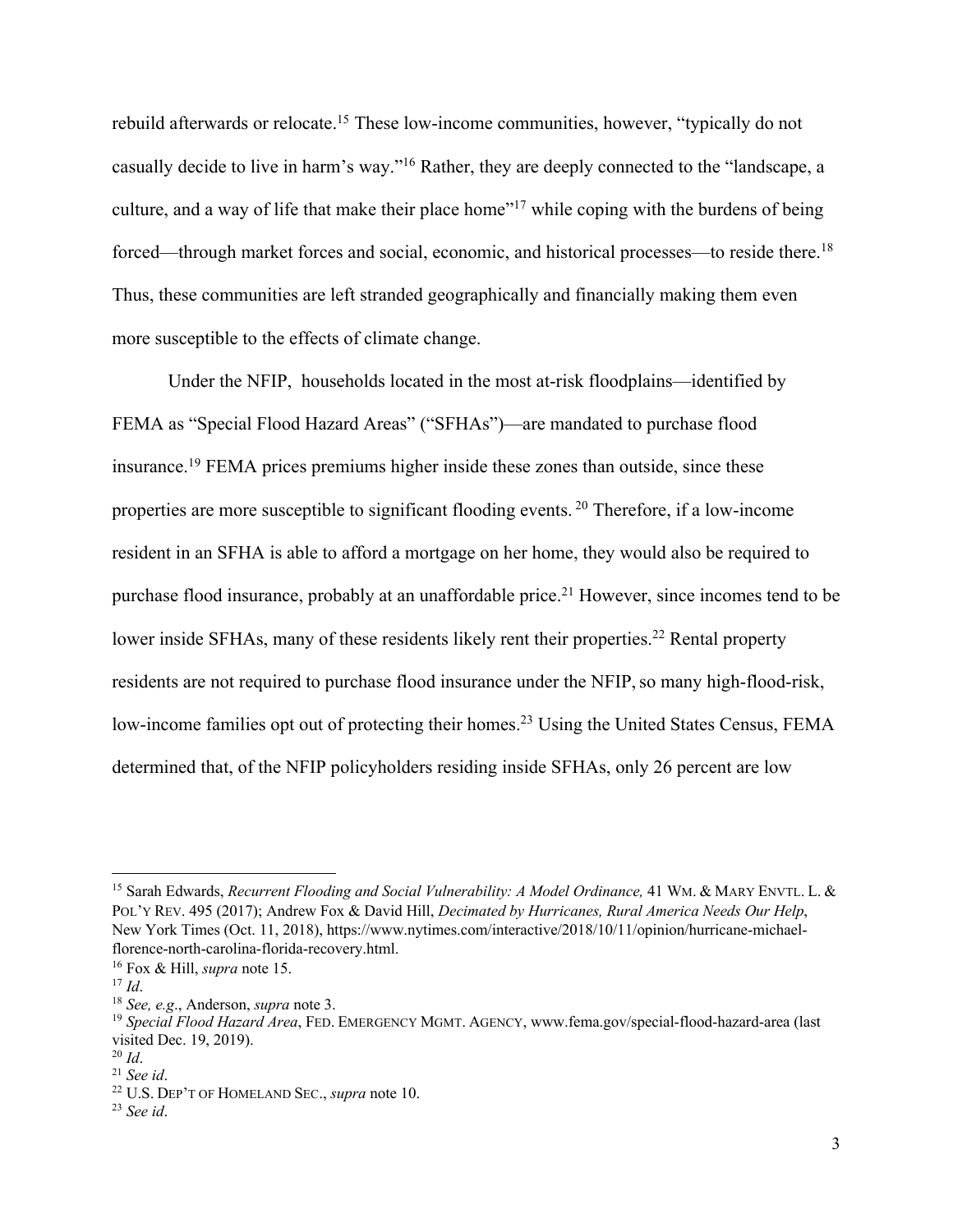income; 51 percent of the non-policyholder households in SFHAs are low income.<sup>24</sup> These statistics show that low-income minority populations might already be evaluating whether purchasing flood insurance is worth the cost, and ultimately determining it to be unaffordable.

North Carolina is no exception to this trend. In the NFIP Affordability Framework published in April 17, 2018, FEMA identified 92,977 North Carolina households located in an SFHA.<sup>25</sup> More than half of those households (57%) were non-policyholders with a household median income of \$34,404. <sup>26</sup> The other SFHA households that were policyholders had a median income of \$73,051.<sup>27</sup> This data shows a significant correlation between socioeconomic status and flood insurance coverage, which demonstrates the problem: households with lower incomes are less likely to purchase flood insurance than their higher-income neighbors despite living in areas with the same level of flood risk. Thus, a serious environmental justice issue arises where those unable to afford housing outside of flood zones are disparately affected by a flood insurance policy that is attempting to protect them.

#### **III. Princeville, North Carolina: A Natural Flood Plain**

Princeville, North Carolina is located in the Tar River Floodplain making it one of the more flood-prone areas in the state.<sup>28</sup> White landowners lived in the area before the Civil War, but after quickly discerning that flooding events frequented their properties, many offered to sell their land at a cheap price to newly freed slaves—the only ones willing to buy.<sup>29</sup>

<sup>24</sup> *Id.* at 6. 25 *Id.* at 60.

<sup>26</sup> *Id.* at 63.

<sup>27</sup> *Id*. 28 Virginia Fall et al., *Damaged by Hurricanes, a Historic North Carolina Town Plans for a Resilient Future*, MEDIUM, https://medium.com/changelab-solutions/damaged-by-hurricanes-a-historic-north-carolina-town-plans-fora-resilient-future-6fc97c0ad89e (last visited Dec. 19, 2019). <sup>29</sup> *Id*.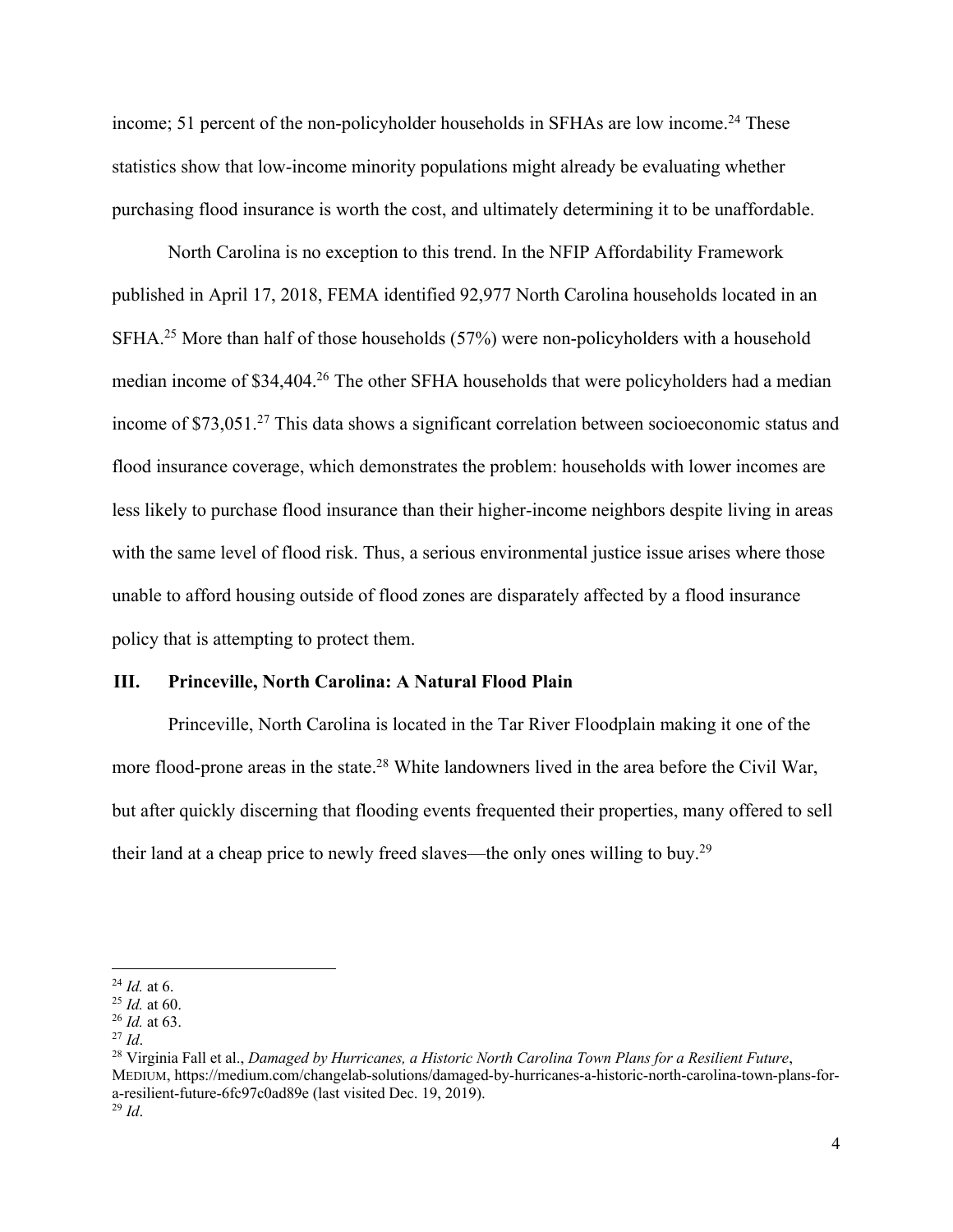Today, about 2,200 people live in Princeville,  $30$  which remains over 96% African-American with a per capita income of approximately \$12,024.<sup>31</sup> These individuals are no strangers to increasing flood frequency and severity due to the impacts of climate change.<sup>32</sup> Since Princeville is located in a floodplain, it participates in the NFIP and is required to enforce minimum ordinances in the "1% chance event" floodplain (also known as a 100-year flood event).<sup>33</sup> The "1% chance flood event" is a flood that has a one percent probability of occurring in any given year."34

For Princeville residents who want flood insurance, "reasonably-priced" premiums are available.<sup>35</sup> However, one major challenge is that many vulnerable homes were passed down within families, so these homes are mortgage-free meaning they are not mandated under the NFIP to purchase flood insurance.<sup>36</sup> Thus, many residents opt out of purchasing flood insurance.37 But, future flood-risk mapping by FEMA could place all of Princeville in the 1% chance event, which would make flood insurance mandatory and less accessible for all of its residents. 38

With many residents without flood insurance, the community's economic vitality is tested even more during major floods because residents are displaced for longer periods of time while their homes undergo repair.39 On October 8, 2016, Hurricane Matthew was one of those major

<sup>30</sup> *Hurricane Matthew Recovery*, COASTAL RESILIENCE CENTER, https://coastalresiliencecenter.unc.edu/crcprojects/hurricane-matthew-recovery/hurricane-matthew-recovery-engagement/hurricane-matthew-recoveryprinceville/ (last visited Dec. 19, 2019).

 $31$  U.S. Army Corp of Engineers, Princeville, North Carolina Flood Management Integrated FEASIBILITY REPORT AND ENVIRONMENTAL ASSESSMENT  $i$  (2016).

<sup>32</sup> Fall, *supra* note 28.

<sup>33</sup> U.S. ARMY CORP OF ENGINEERS, *supra* note 31, at 17.

<sup>34</sup> *Unit 3: NFIP Flood Studies and Maps,* FED. EMERGENCY MGMT. AGENCY 3-4,

https://www.fema.gov/pdf/floodplain/nfip\_sg\_unit\_3.pdf (last visited Dec. 19, 2019). 35 U.S. ARMY CORP OF ENGINEERS, *supra* note 31, at D-26.

<sup>36</sup> *Id.*

<sup>37</sup> *See id*.

<sup>38</sup> *Id*. at 55.

<sup>39</sup> *See id*.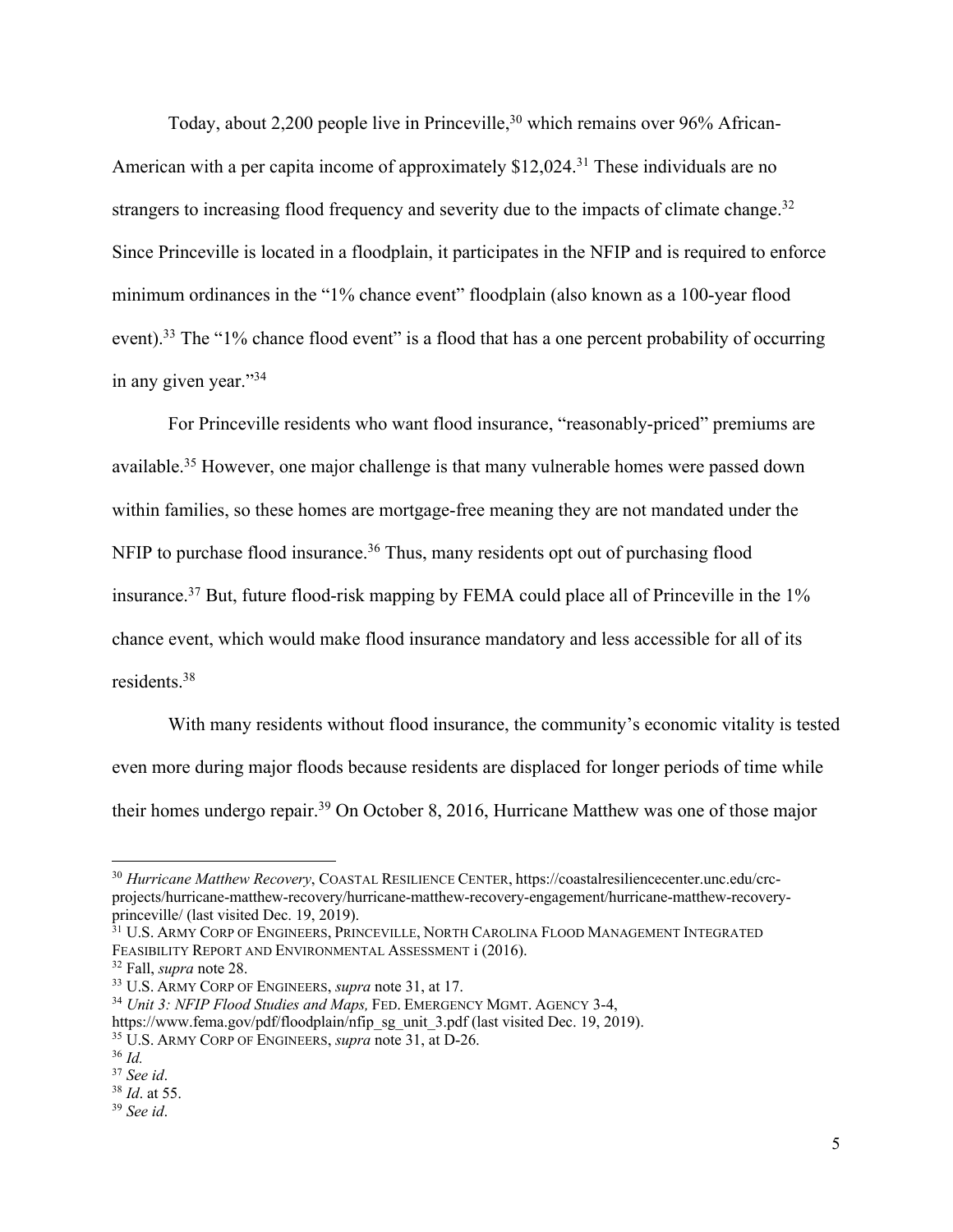flooding events,<sup>40</sup> which dumped nearly thirteen inches of rain on Princeville and surrounding areas.<sup>41</sup> It was the seventh debilitating storm Princeville experienced since 1919, left 80% of the town underwater, and led to an estimated \$1.5 billion in damages to more than 100,000 homes, businesses, and government buildings. <sup>42</sup> With many Princeville residents without flood insurance, the effects of Hurricane Matthew hit them even harder. 43

## **IV. A Background of the National Flood Insurance Program**

FEMA administers the federally operated NFIP, created in 1968 by the National Flood Insurance Act.44 The goal of the NFIP is to "promot[e] widespread adoption of flood insurance."45 The NFIP offers voluntary flood insurance to protect homeowners from costs associated with flood damages.46 In response to increased damages from the higher magnitude and frequency of flooding events due to climate change, FEMA sought to adjust the NFIP so it would not continue to accumulate significant debt each year.<sup>47</sup> The Biggert-Waters Flood Insurance Reform Act of 2012 (BW-12) attempted to resolve this issue by moving towards a risk-based pricing insurance policy system with the hope that this new system would send signals to homeowners to not live in high flood-risk areas or to better mitigate against flooding and more evenly distribute insurance claims.<sup>48</sup>

<sup>40</sup> Lovett, *supra* note 9.

<sup>41</sup> *See* STACY R. STEWART, NATIONAL HURRICANE CENTER TROPICAL CYCLONE REPORT: HURRICANE MATTHEW 62 (2017).

<sup>42</sup> Fall, *supra* note 28; Lovett, *supra* note 40.

<sup>43</sup> Tyler Newman, *One year on, Hurricane Matthew is still drowning communities with dilemmas*, THE SEAHAWK (October 17, 2017), https://theseahawk.org/14298/news/one-year-on-hurricane-matthew-is-still-drowningcommunities-with-dilemmas/.

<sup>44</sup> THE NAT'L ACAD. OF SCI., *supra* note 11, at 2.

<sup>45</sup> *Id*. at 3.

<sup>46</sup> U.S. DEP'T OF HOMELAND SEC., *supra* note 10, at 1. Flood insurance is voluntary for residents who are located outside of SFHAs. As mentioned previously, resident mortgagees who are located inside SFHAs are required to purchase flood insurance.

<sup>47</sup> *Id*.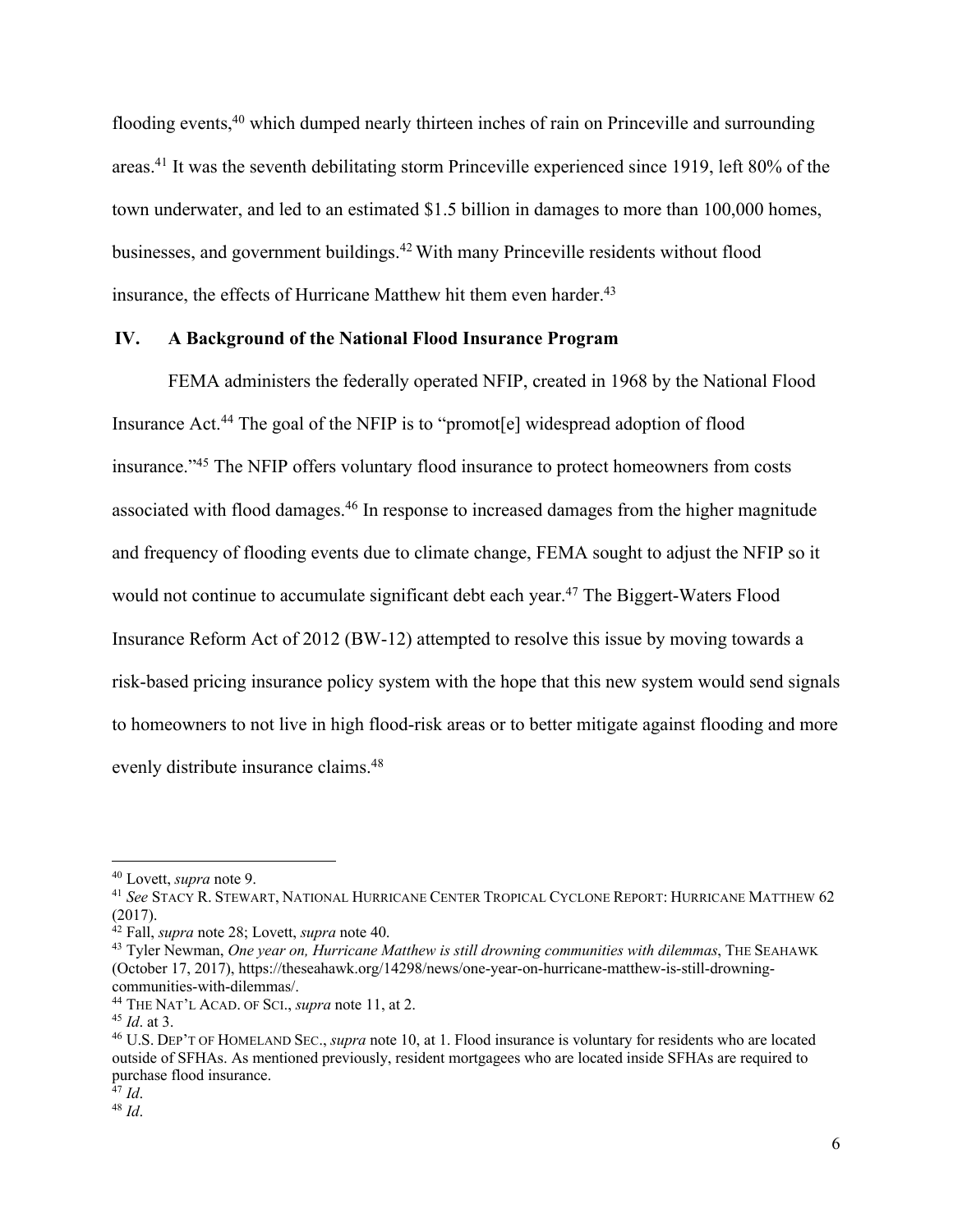In addition to passing BW-12 and largely due to public concern of increased flood insurance premiums, Congress mandated that FEMA conduct an affordability study to assess how the increased rates were affecting various populations.<sup>49</sup> Under the Homeowner Flood Insurance Affordability Act of 2014 ("HFIAA"), FEMA assessed the possible unaffordability of increased flood insurance rates strictly based on household income. <sup>50</sup> However, FEMA did not evaluate other important factors that could leave residents disparately affected by these increased flood insurance rates,<sup>51</sup> such as "ordinary and necessary living expenses"<sup>52</sup> per the number of inhabitants of a single household.<sup>53</sup> This limitation raises concerns regarding FEMA's ability to accurately assess which populations are financially vulnerable under the NFIP.54

As of December 2018, the NFIP covered approximately 5.1 million policies with the force of about \$3.6 billion.<sup>55</sup> Via the BW-12, Congress authorized a Reserve Fund Assessment "to cover future claim and debt expenses."56 These funds specifically relate to catastrophic disasters and provide subsidies to homeowners to make flood insurance more affordable.<sup>57</sup> But, these policies are not need-based and do not consider policyholders' ability to pay.<sup>58</sup> As a result, recent flood damages per year exceeded the NFIP's assets.<sup>59</sup>

<sup>50</sup> *Id*.

<sup>52</sup> 22 C.F.R. § 17.6 (2019). "Ordinary and necessary living expenses include rent, mortgage payments, utilities, maintenance, food, clothing, insurance (life, health and accident), taxes, installment payments, medical expenses, support expenses when the individual is legally responsible, and other miscellaneous expenses which the individual can establish as being ordinary and necessary."

<sup>49</sup> *Id*. at 2.

<sup>53</sup> U.S. DEP'T OF HOMELAND SEC., *supra* note 10, at 57.

<sup>54</sup> *See, e.g.*, U.S. DEP'T OF HOMELAND SEC., *supra* note 10.

<sup>55</sup> CONGRESSIONAL RESEARCH SERVICE, INTRODUCTION TO THE NATIONAL FLOOD INSURANCE PROGRAM (NFIP) 22 (Dec. 23, 2019). 56 *Id.*

<sup>57</sup> *Id*. at 15–16.

<sup>58</sup> *See, e.g.*, U.S. DEP'T OF HOMELAND SEC., *supra* note 10, at 1.

<sup>59</sup> CONGRESSIONAL RESEARCH SERVICE, *supra* note 55, at 26.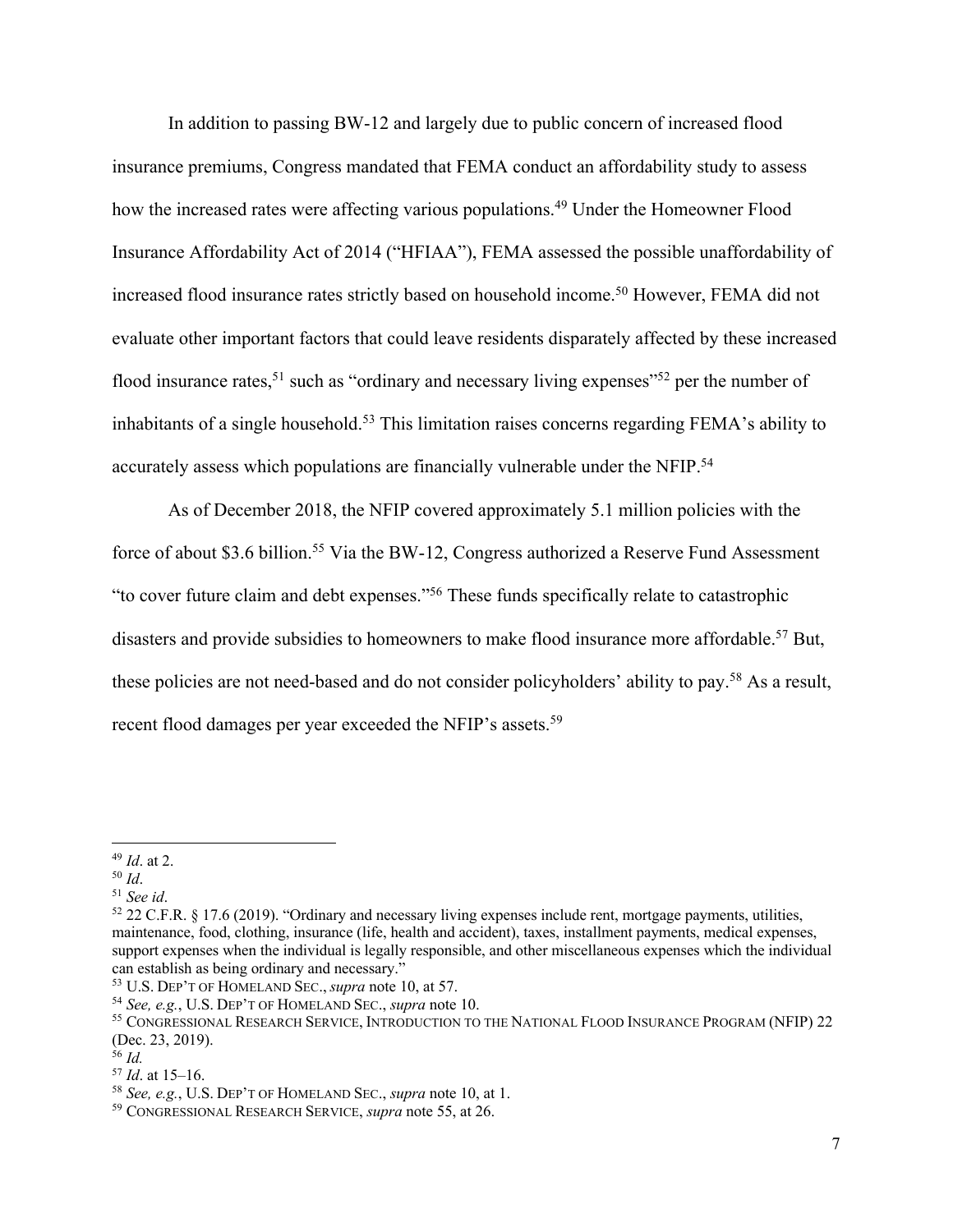## **V. The Current National Flood Insurance Program**

The NFIP's current evaluations of flood insurance premiums and coverage are insufficient in assessing actual risk of major flooding events in the United States, which led to a significant deficit between revenue and damages.<sup>60</sup> To Determine flood insurance rates, the NFIP takes the following factors into account: (1) the year of building construction, (2) building occupancy, (3) number of floors, (4) the location of the building's contents, (5) flood risk (e.g., its flood zone), (6) the location of the lowest floor in relation to the Base Flood Elevation on the flood map, and  $(7)$  deductible and amount of building and contents coverage.<sup>61</sup> Establishing rates based on these factors and providing subsidies creates incentives for residents to remain in the flood plains.<sup>62</sup>

To make matters worse, the general flood insurance subsidies do not specifically target low-income households in high-flood-risk areas.<sup>63</sup> These subsidies cover some low-income households with limited assets, but they also cover wealthy, oceanfront homeowners, which leads to a disparate impact between wealthy and low-income households. <sup>64</sup> If these low-income residents in flood-prone areas are also mortgage-holders, they are mandated to purchase flood insurance even if they might be unable to afford it on top of their mortgage payments—making them even more financially vulnerable to significant flood events, especially as FEMA works to gradually eliminate subsidies."65

<sup>60</sup> *See, e.g*., Diane Katz, *The National Flood Insurance Program: Drowning in Debt and Due for Phase-Out*, THE HERITAGE FOUND., https://www.heritage.org/government-regulation/report/the-national-flood-insurance-programdrowning-debt-and-due-phase-out (last visited Dec. 19, 2019).

<sup>61</sup> *National Flood Insurance Program,* FED. EMERGENCY MGMT. AGENCY, https://www.floodsmart.gov/costs/whyam-i-paying-this-amount (last visited Dec. 19, 2019).

<sup>62</sup> Jennifer Wriggins, *Flood Money: The Challenge of U.S. Flood Insurance Reform in A Warming World*, 119 PA. ST. L. REV. 361, 424 (2014).

<sup>63</sup> *Id*. at 432.

<sup>64</sup> *Id.*

<sup>65</sup> *See Id*.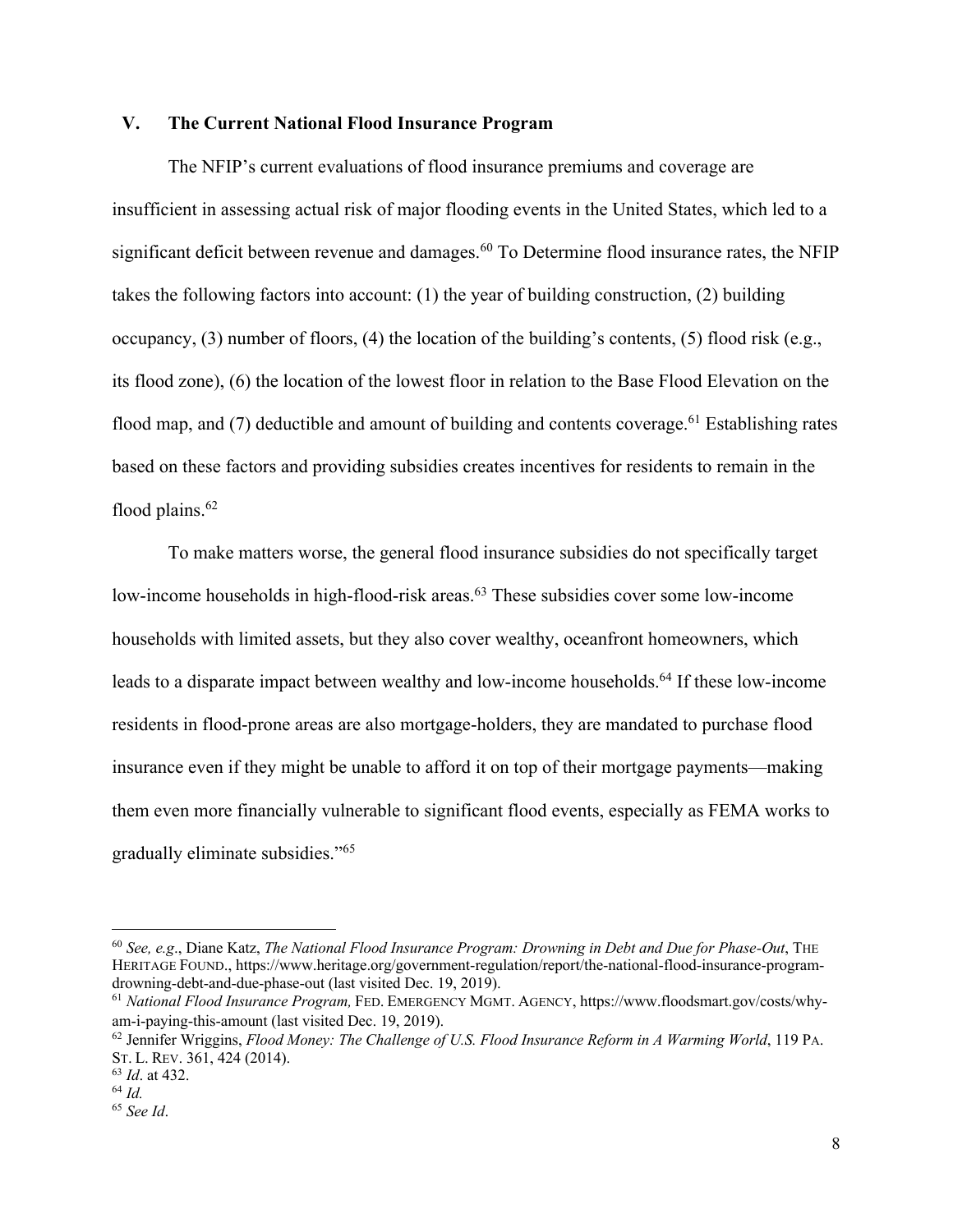Rolling back what subsidies are available puts a significant burden on low-income communities.66 These households will inevitably face an exponential increase in flood insurance premiums not only because of the rollbacks, but also because of the inherent premium increase due to more frequent 100-year flood events.<sup>67</sup> In North Carolina, more communities similar to Princeville will disparately feel the effects of eliminating the NFIP's flood insurance subsidies.

## **VI. Coming Soon: Risk Rating 2.0, Buyouts, and Environmental Justice Concerns**

In October 2020, FEMA will move towards a policy that establishes a more comprehensive understanding of risk at the community and individual level.<sup>68</sup> FEMA calls this new policy "Risk-Rating 2.0" and claims it will "help customers better understand their flood risk" and provide them with more accurate rates based on their unique risk.<sup>69</sup> To enact this new structure and determine customer's flood risk, FEMA will incorporate multiple logical rating characteristics, such as: different types of floods, the building's distance from a flooding source, and the rebuilding cost of the home.70

Risk Rating 2.0 aims to ensure customers will not face drastic rate increases that typically accompany flood-risk map changes.<sup>71</sup> The goal is to ensure that every policyholder receives what they are due under the policy so that each household recovers faster.<sup>72</sup> However, this goal assumes that the new policy is affordable at its onset.73 FEMA notes that the new rating engine will "allow policyholders to better understand their property's flood risk and how it is reflected in their cost of insurance."74 But, what if these residents were only able to afford their home

<sup>69</sup> *Id*. 70 *Id*.

<sup>71</sup> *Id*.

<sup>73</sup> *See Id*.

<sup>&</sup>lt;sup>66</sup> *Id.* at 420.<br><sup>67</sup> *Id.* at 405.

<sup>&</sup>lt;sup>68</sup> *NFIP Transformation and Risk Rating 2.0, supra* note 13.

<sup>72</sup> *See Id*.

<sup>74</sup> *Id*.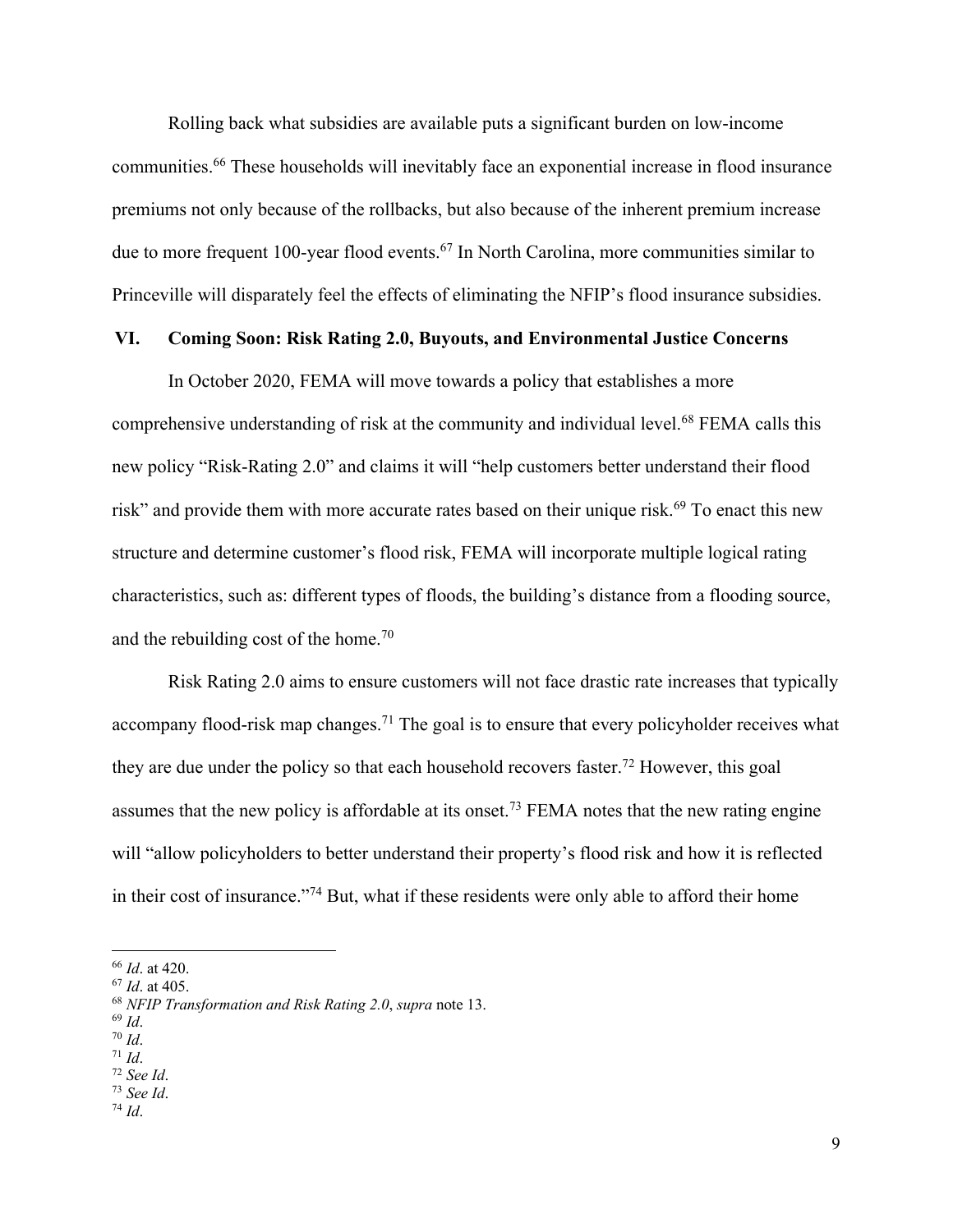because it was located in a floodplain? If these residents are also mandated to purchase FEMA's new Risk-Rating 2.0 flood insurance, they will be disproportionately affected by the high costs associated with living in a vulnerable location.

In moving towards a more risk-based model, FEMA is also attempting to persuade residents to relocate to lower flood-risk areas.<sup>75</sup> Thus, an alternative for residents to enroll in the NFIP is to accept a government buyout of their property.<sup>76</sup> However, these communities might not want to move. As noted in Princeville, many residents want to preserve their culture and will stay despite the flood risks.<sup>77</sup> Additionally, residents of low-income communities are frequently skeptical of officials attempting, via buyouts, to displace them from their towns—even with good intentions.78 These unforeseen ramifications of adjusting the NFIP's model, thus demonstrate environmental justice concerns that should be evaluated and considered.

With the increased risk of major flood events due to climate change,<sup> $79$ </sup> FEMA needs to redesign the NFIP to account for socioeconomic factors that are inherent to communities living in flood zones.<sup>80</sup> These communities that tend to have a majority of low-income minority residents are not only geographically vulnerable, but also financially vulnerable.<sup>81</sup> Adjusting the NFIP to the Risk-Rating 2.0 policy will most likely see a disparate negative effect on these communities due to an inevitable increase in mandated flood insurance that more accurately accounts for flood risk.82 These communities, that were placed in the most vulnerable and undesirable areas (via

<sup>75</sup> Becky Hayat & Robert Moore, *Addressing Affordability and Long-Term Resiliency Through the National Flood Insurance Program*, 45 ENVTL. L. REP. 10338, 10339 (2015).

<sup>76</sup> *Id*.

<sup>77</sup> Jess Bidgood, *A Wrenching Decision Where Black History and Floods Intertwine*, NEW YORK TIMES (Dec. 9, 2016), https://www.nytimes.com/2016/12/09/us/princeville-north-carolina-hurricane-matthew-floods-blackhistory.html.

<sup>78</sup> *See* Lovett, *supra* note 9, at 50–51.

<sup>79</sup> Tarlock, *supra* note 1, at 491.

<sup>80</sup> *See, e.g*., Anderson, *supra* note 3.

<sup>81</sup> *Id*. at 8.

<sup>82</sup> *See, e.g.*, *NFIP Transformation and Risk Rating 2.0*, *supra* note 13.